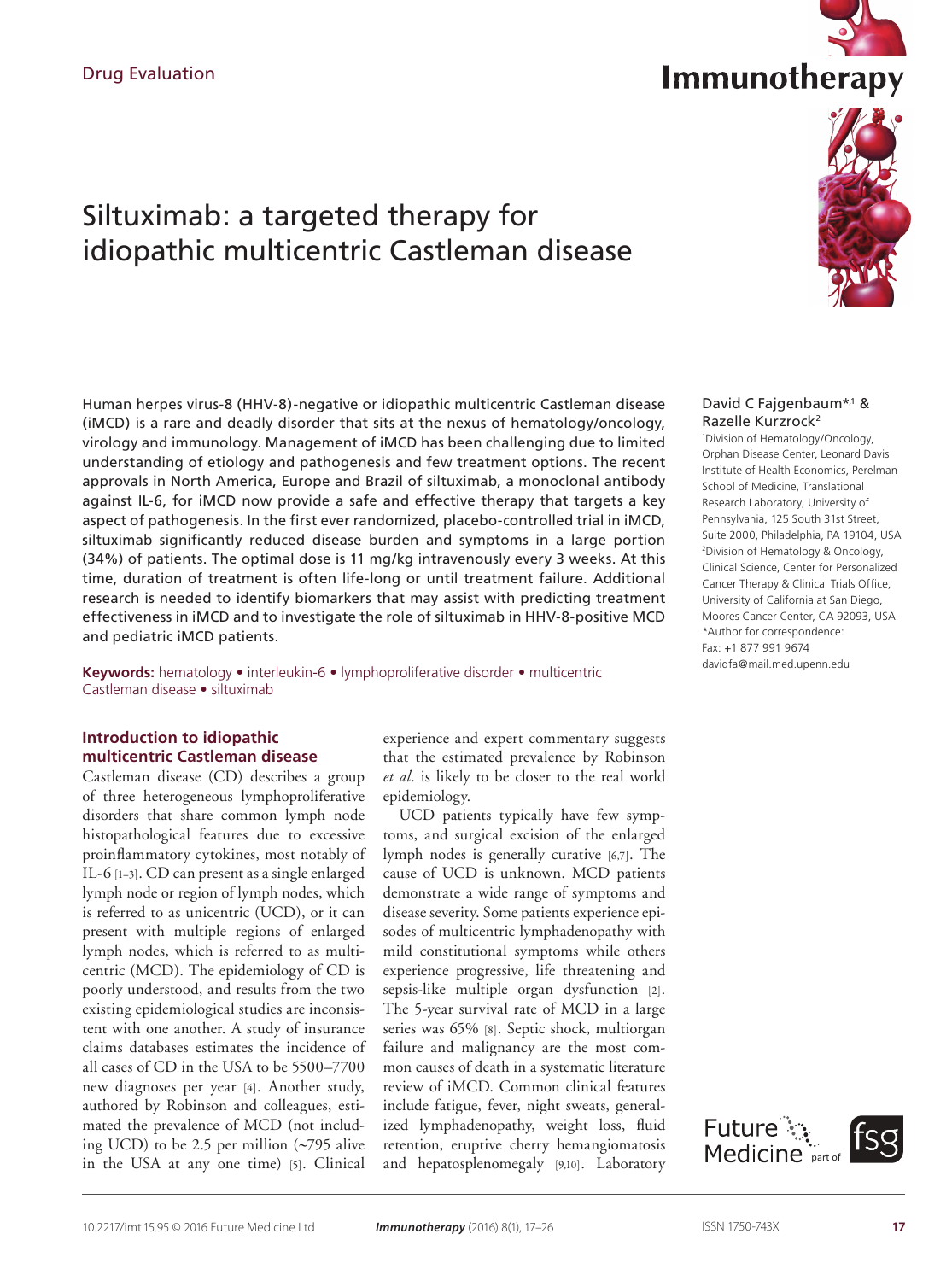abnormalities may include anemia, thrombocytopenia, hypoalbuminemia, elevated C-reactive protein (CRP), hypergammaglobulinemia and renal dysfunction [9]. The histopathological features of CD lymph nodes are nonspecific and can include regressed follicles ('hyaline vascular follicles'), hyperplastic follicles, interfollicular vascular proliferation and plasmacytosis. CD histological subtypes include plasmacytic (PC), hyaline vascular (HV), mixed (M) and plasmablastic variants [11].

MCD clinical and histopathological features are caused by excessive proinflammatory cytokine release [2,3,12]. Active infection with human herpes virus-8 (HHV-8) drives the excessive cytokine release, which includes a viral homologue to IL-6, in approximately half of MCD cases (HHV-8-associated MCD) [9]. These patients are often HIV positive or immunocompromised for another reason [13]. In MCD patients not infected with HHV-8, the cause of the excessive proinflammatory cytokine release is unknown, and these HHV-8-negative MCD cases are referred to as idiopathic MCD (iMCD). Proposed etiologies of iMCD include a germline mutation in a gene that regulates the immune system, pathological autoantibodies, a somatic driver mutation in a small population of malignant cells and an as yet to be discovered virus [2]. Though HHV-8-positive MCD and iMCD share common lymph node features and overlapping symptoms, there are important differences in pathogenesis and optimal treatment regimens.

HHV-8 lives in B-cells and lytically replicates in immunocompromised hosts, because it is able to avoid immune system control. Therefore, treatment of HHV-8-associated MCD focuses on B-cell depletion with rituximab and antiherpes viral therapy with ganciclovir or valganciclovir. In patients also infected with HIV, control of the HIV infection with highly active antiretroviral therapy is strongly recommended [14,15]. In a recent study, the overall 5-year survival for HHV-8-associated MCD patients on rituximab was 90% (95% CI: 81–100%) compared with 33% (95% CI: 6–60%) in 12 patients treated before introduction of rituximab (log-rank  $p < 0.001$ ) [16].

Limited understanding of iMCD pathogenesis has slowed the development of targeted therapies. For instance, the pathological, hypercytokine-secreting cell type and activated intracellular signaling pathways in iMCD are unknown and, thus, unable to be targeted [2]. While the cause of the excessive proinflammatory cytokine release in iMCD is unknown, it is clear that IL-6 is a driver cytokine in iMCD [3,17]. IL-6 is a polyfunctional, proinflammatory cytokine produced by various cell types, including monocytes, macrophages, lymphocytes, fibroblasts, endothelial cells and some tumor cells. IL-6 induces B-cell differentiation, plasmacytosis, hypergammaglobulinemia, VEGF secretion, thrombocytosis, hepatic acute phase reactions and activation of macrophages and T cells [18]. Serum IL-6 levels are often elevated in iMCD and they typically parallel symptoms [17]. It is also important to note that there are iMCD patients with low or normal IL-6 levels [19]. Mice infected with an IL-6 expressing recombinant retrovirus and human-IL-6 transgenic mice develop a syndrome like iMCD, which improves with administration of an anti-IL-6 receptor monoclonal antibody (mAb) [20–22]. Finally, the administration of recombinant IL-6 to humans can lead to an iMCD-like syndrome [23].

The iMCD treatment literature consists mostly of case series. The first case report of anti-IL-6 therapy used to effectively treat a patient with MCD was published in 1994 [24]. In 2005, tocilizumab, an anti-IL-6 receptor mAb, was approved for MCD in Japan following an open-label trial [25]. Tocilizumab was subsequently approved for rheumatoid arthritis in the USA [26], and it is frequently used off-label for iMCD in the USA and other parts of the world. In 2014, siltuximab (Sylvant<sup>TM</sup>, Janssen Pharmaceuticals, NJ, USA), a chimeric human-murine immunoglobulin G1κ mAb that binds to IL-6, became the first and only drug approved for iMCD (e.g., HIV-negative and HHV-8-negative) in Europe [27], the USA [28], Canada [29] and Brazil [30]. Siltuximab is the only iMCD treatment that underwent a randomized placebo-controlled trial. Other therapies used to treat iMCD (off-label) include: corticosteroids and other immunosuppressive agents, B-cell depletion with rituximab, cytotoxic elimination of immune cells and immunomodulatory agents [9]. Corticosteroids can improve symptoms in iMCD, but most patients require very high doses and relapse during tapering [31]. Rituximab, which is often used first- or second-line in iMCD, is variably effective and typically does not provide longterm disease control [32–34]. Cytotoxic chemotherapeutic regimens (e.g., cyclophosphamide, doxorubicin, vincristine and prednisone [CHOP]) induce remission in a proportion of the most severely ill iMCD patients by eliminating a large portion of activated immune cells, but relapses are common and side effects are significant [35,36]. A recent systematic literature review of 129 published cases of iMCD found that 41% of patients failed first-line treatment and 22% of patients died by follow-up, with a median survival among fatal cases of 26 months (range: 1–120 months) [9].

Thus, siltuximab is an attractive treatment option given its strong safety profile, extensive investigation and effectiveness in a significant portion of patients.

# **Introduction to siltuximab**

Siltuximab is a glycosylated human-murine chimeric immunoglobulin mAb that binds to IL-6 with high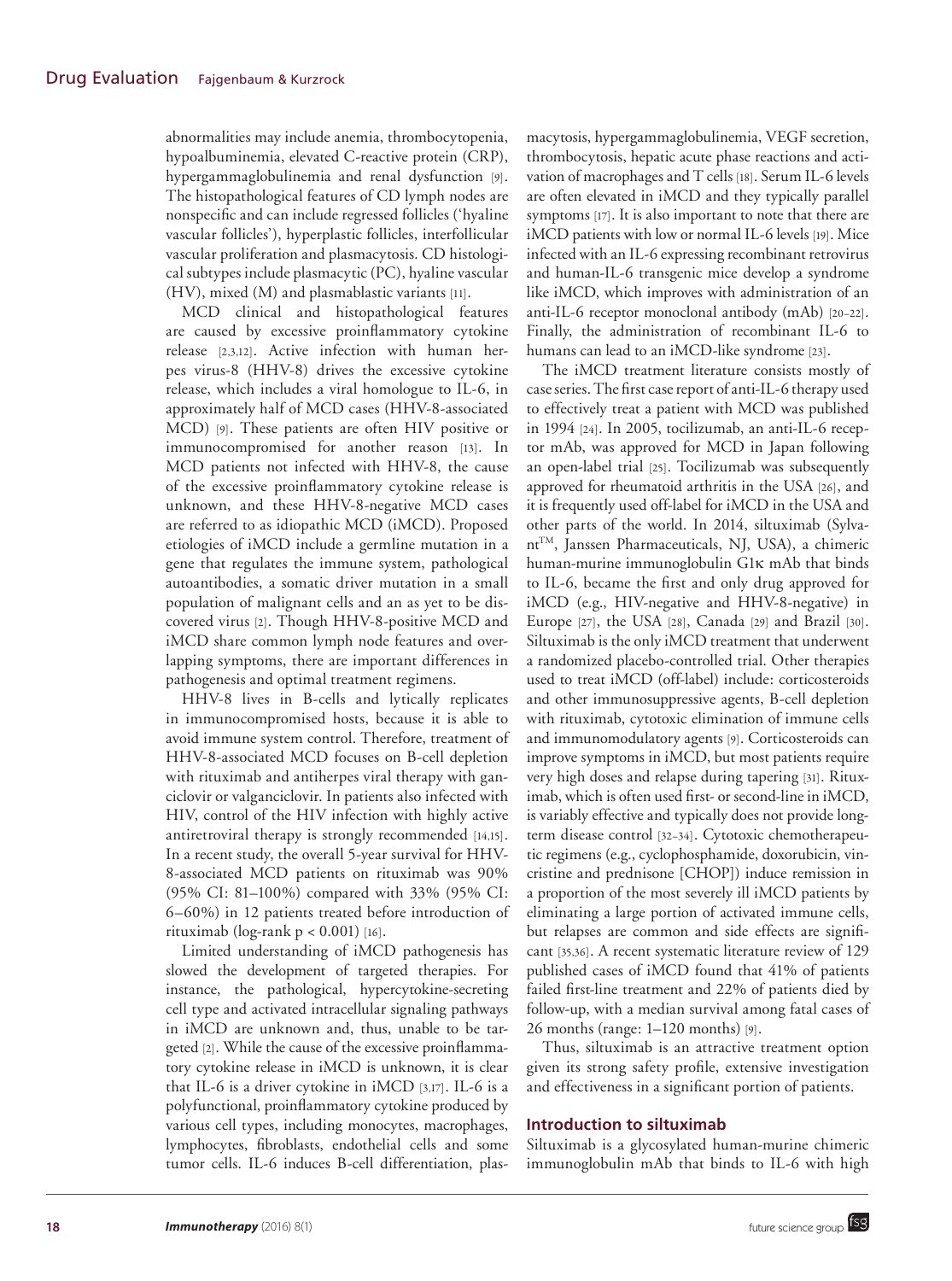affinity and specificity ( $K_D = 34$  pmol/l) [37,38]. Siltuximab blocks IL-6 from binding to both the membrane-bound and soluble IL-6 receptors. Therefore, siltuximab prevents the proinflammatory and proliferative activity of IL-6 that occurs through activation of JAK1/JAK2-STAT3 and MAPK [39].

Siltuximab was studied in several other disease states including multiple myeloma [40,41], myelodysplastic syndrome [42], non-Hodgkin lymphomas [43] and several solid tumors [44]. It was well tolerated, but did not demonstrate significant benefit, so clinical development has been discontinued for most of these diseases [45]. There is an ongoing study in smoldering multiple myeloma (NCT01484275).

## Pharmacodynamics

Three of the most important ways in which siltuximab exerts its effect in iMCD is through stopping the production of acute phase reactants, such as CRP, reducing hepcidin levels to alleviate anemia, and halting the proliferation of lymphoid cells. As IL-6 is the main inducer of hepatocyte-synthesized CRP [46], CRP is a useful surrogate marker for the effect of siltuximab on IL-6 activity [37,38]. This is particularly important since IL-6 levels are no longer reliable per commercial assay after siltuximab has been initiated [38]. IL-6 is known to induce hepcidin, which is an iron regulatory peptide hormone produced by the liver that contributes to hemoglobin homeostasis and may cause anemia of inflammation [47–49]. Neutralization of IL-6 with siltuximab has been found to decrease hepcidin and improve anemia, which is believed to occur because sequestered iron is released [19]. A systematic literature review found an increased rate of malignancies among patients with iMCD than would be expected in an age-matched cohort [2]. IL-6 driven cellular proliferation may play a role in this increased rate of malignancies [50]. Therefore, siltuximab may play a role in modulating the risk of developing a malignancy.

## Pharmacokinetics & metabolism

The recommended dosage of siltuximab is 11 mg/kg administered intravenously once every 3 weeks [51]. The serum half-life for siltuximab in patients after the first infusion of 11 mg/kg is 21 days (range: 14–30 days), and it is cleared at a mean rate of 4.59 ml/kg/day [43]. Body weight is the only significant covariant [52]. After repeated dosing, there was moderate systemic accumulation, and steady-state serum concentration was reached by the sixth infusion [37,38].

CYP450 enzyme activity can be downregulated by IL-6, so siltuximab may increase metabolism of CYP450 substrates compared with before treatment with siltuximab and dosing of concomitant medications may need to be adjusted. No initial dosage adjustment is necessary for patients with baseline mild to moderate hepatic impairment or baseline mild to severe renal impairment [52]. The pharmacokinetic profile also does not appear to be altered by age, gender or ethnicity [37,38].

Only one patient out of both trials of iMCD developed detectable, non-neutralizing antibodies to siltuximab by 45 days after last dose [53]. Siltuximab can cross the placenta, so it should not be used during pregnancy or in women who may become pregnant [37,38].

## **Clinical efficacy**

Because of the established relationship between CD and elevated IL-6, patients with CD were included in an open-label, dose-finding, Phase I study along with non-Hodgkin lymphoma and multiple myeloma patients (see Table 1). Thirty-four patients with iMCD, one patient with HHV-8-associated MCD and two patients with UCD were placed into one of seven dosage cohorts (3–12 mg/kg administered every 1–3 weeks). Response to therapy was determined by radiological shrinkage of lymph nodes and symptomatic improvement [43]. According to central radiological review, one patient had a complete response (CR), 11 had a partial response (PR), three an unconfirmed partial response, 20 had stable disease and three had progressive disease as determined by modified Cheson criteria [54]. Nine of the 12 responders by radiological criteria had received the highest siltuximab dosage, which demonstrated a dose-related response. Treatment with siltuximab also improved clinical symptoms. Eighty-six percent of the 37 patients achieved a clinical benefit response, which was defined as improvement from baseline in one or more of six parameters and no worsening in the other parameters. Regarding the individual parameters with the greatest response, 78% of patients experienced a grade one or greater decrease in fatigue, 65% had at least a 25% decrease in the bidirectional size of the largest lymph node, 60% had at least a 5% increase in weight and 55% had at least a 2°C decrease in fever or improvement in night sweats. Only three patients died over the course of follow-up (median: 2.4 years). The drug was well tolerated. Adverse events greater than grade 2, which were possibly related to siltuximab, were only reported in 11% of CD cases. Only three CD patients discontinued treatment due to adverse events [43]. Nineteen patients from the Phase I study went on to enroll in a Phase II extension study. All patients had sustained disease control and no patients died by time of interim analysis, which occurred at a median time of 5.1 years after treatment was initiated [55].

Taken together, these data supported a safe and efficacious siltuximab dose of 11 mg/kg given over 1 h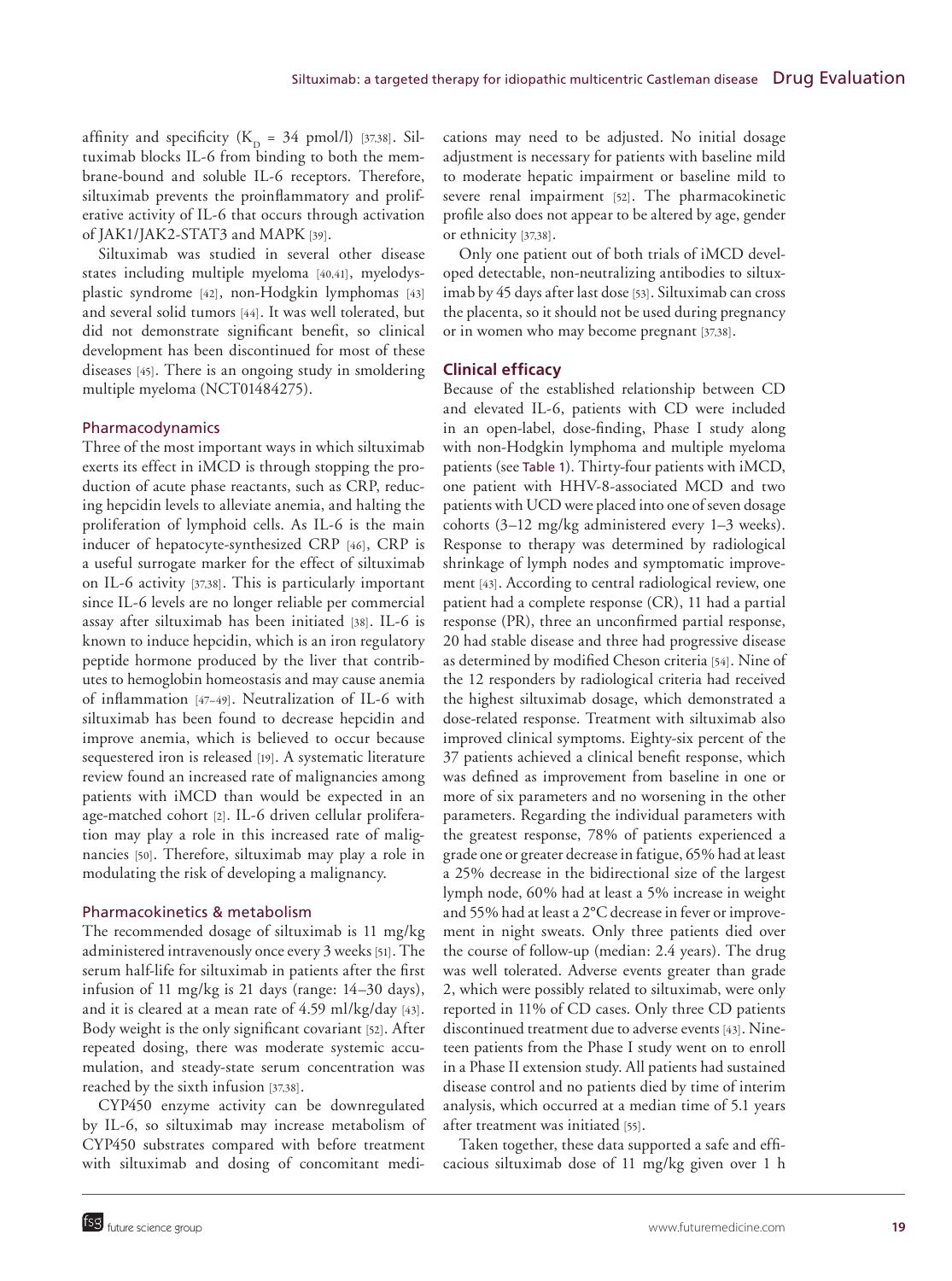intravenously every 3 weeks. A randomized, placebocontrolled, double-blind, multinational, Phase II trial was conducted to study the efficacy and safety of siltuximab in iMCD. This was the first randomized and largest-ever trial of iMCD. In this study, 79 iMCD patients aged 18 years or older, who met stringent inclusion criteria, were randomized (2:1) to receive either intravenous siltuximab and best supportive care (BSC; management of effusions, infections, transfusions, infusion related reactions and other supportive care) or placebo and BSC every 3 weeks until treatment failure (increase from baseline in grade ≥2 disease-related symptoms or ≥2 point worsening in ECOG-PS persisting for at least 3 weeks, new grade ≥3 disease-related symptoms, radiologic progression by modified Cheson criteria or initiation of another iMCD treatment), discontinuation of treatment, withdrawal from the study or until 48 weeks after the last subject started the study drug. Inclusion criteria included disease not only limited to cutaneous lesions, newly diagnosed or pretreated on low-dose corticosteroids (≤1 mg/kg prednisone) for at least 4 weeks, disease symptoms greater than or equal to grade one based on National Cancer Institute Common Terminology Criteria for Adverse Events version 4.0, and Eastern Co-operative Oncology Group Performance Status (ECOG-PS) scores of 0–2. Exclusion criteria included history of lymphoma and infection with HIV, HHV-8 or other infection. Patients could continue to receive their pretrial corticosteroid treatment at a stable or reduced dose, but could not receive a dosage increase, erythropoietin stimulating agents or any antitumor or other treatments for iMCD. Patients in the placebo group that failed therapy could cross over to receive unblinded siltuximab.

Fifty-three patients were randomized to receive siltuximab plus BSC and 26 were randomized to placebo plus BSC. The patients had a median age of 48 years, and they were enrolled in 19 countries.

The primary end point was defined as durable and symptomatic response after 48 weeks of treatment [53]. A CR for the combined end point was defined as complete disappearance of all measurable and evaluable disease using modified Cheson criteria [54] and resolution of 34 clinician-reported iMCD-related symptoms for a minimum of 18 weeks [53]. A PR was defined as a decrease in at least half of the sum of the product of the diameters of the largest lesion with at least stable disease in all other evaluable criteria for a minimum of 18 weeks. The primary end point was achieved in 34% of patients on siltuximab plus BSC and no patients on placebo plus BSC ( $p = 0.0012$ ). Seventeen of the 18 responders experienced a partial response (PR) as determined by independent reviewers. Twenty-five percent of patients on siltuximab achieved a complete

symptom response versus none on placebo ( $p = 0.0037$ ). Median duration of treatment was 375 days for the siltuximab arm and 152 days for the placebo arm because of treatment failures and discontinuations in patients on placebo. There were patients that did not achieve an official PR or CR, who continued to receive treatment at 48 weeks, as 59% of patients on siltuximab and 23% on placebo were still on treatment.

The percentage of siltuximab responders was higher in patients with greater disease severity. Of the 33 patients with an overall symptoms score of 10 or more, 42.1% responded (p = 0.010). All 18 siltuximab responders had PC or mixed pathological subtype. None of the 18 patients with HV subtype responded, but the median time to treatment failure for HV patients was longer in the siltuximab arm (206 days) than the placebo arm (70 days) [53]. A recent subanalysis found no strong relationship between baseline IL-6 and response, and there was no association between baseline CRP and symptom scores or baseline IL-6 and symptom scores [19]. Additionally, there was no difference in the primary end point between previously treated or treatment naive patients [56].

Nineteen out of 21 patients on siltuximab with baseline anemia had an increase of 1.5 g/dl in hemoglobin by week 13 compared with none of the 11 anemic patients in the placebo arm  $(p = 0.0002)$ .

Generally, lymph node shrinkage occurred more slowly than normalization of laboratory values. The median time to resolution of lymphadenopathy was 155 days whereas median CRP levels decreased from 17.60 mg/l at baseline to 1.04 mg/l by Day 8 in siltuximab patients [53]. CRP actually increased during that same period from 4.18 mg/l to 5.63 mg/l in patients on placebo. Seventy-seven percent of patients on siltuximab experienced a reduction in CRP of 80% or more by Day 8 compared with none in the placebo arm [19]. However, CRP decrease was not associated with durable tumor and symptomatic response [53].

## **Safety & tolerability**

In studies of iMCD, siltuximab was generally well tolerated. The adverse events from the Phase II study that were more than 10% more frequent in the siltuximab group than the placebo group were pruritus (42% for siltuximab vs 12% for placebo), upper respiratory tract infection (36 vs 15%), maculopapular rash (34 vs 12%), localized edema (21 vs 4%), weight gain (19 vs 0%), abdominal pain (15 vs 4%), thrombocytopenia (15 vs 4%), nasopharyngitis (15 vs 4%) and hyperuricemia (13 vs 0%). Fifteen patients had at least one dose delayed due to adverse events. Though weight gain was recorded as an adverse event, iMCD patients can experience cachexia due to their disease and sil-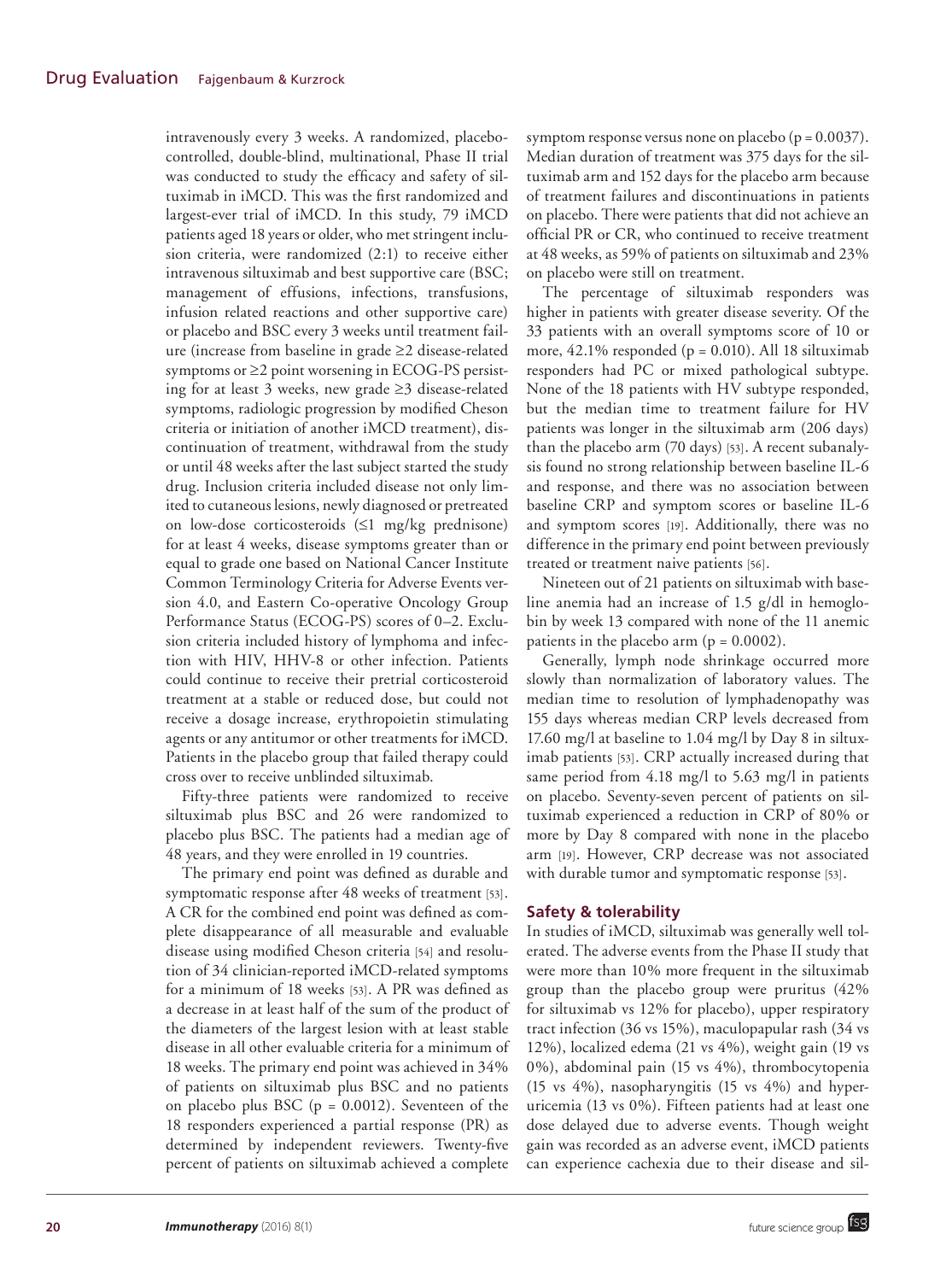|                                                                                                                                                                                                                                                                    |                              |                                             |                                                                     | Table 1. Clinical trials of siltuximab in HHV-8-negative multicentric Castleman disease. |                                                                                                                                       |                                                                                                                                                                                                                                                                                                                                                                                                                                     |             |
|--------------------------------------------------------------------------------------------------------------------------------------------------------------------------------------------------------------------------------------------------------------------|------------------------------|---------------------------------------------|---------------------------------------------------------------------|------------------------------------------------------------------------------------------|---------------------------------------------------------------------------------------------------------------------------------------|-------------------------------------------------------------------------------------------------------------------------------------------------------------------------------------------------------------------------------------------------------------------------------------------------------------------------------------------------------------------------------------------------------------------------------------|-------------|
| Study (year), Phase                                                                                                                                                                                                                                                | Size<br>$\widehat{\epsilon}$ | Castleman<br>disease<br>Type of             | treatments<br>Prior                                                 | <b>Duration</b>                                                                          | Dose of siltuximab and<br>control arm                                                                                                 | Clinical response                                                                                                                                                                                                                                                                                                                                                                                                                   | Ref.        |
| (2013), Phase I,<br>Kurzrock et al.<br>open label                                                                                                                                                                                                                  | 37                           | UCD, 1 HHV-8-<br>positive MCD<br>34 iMCD, 2 | treatment<br>prior<br>allowed<br>Any                                | option to continue<br>treatment at the<br>investigators<br>43 days plus<br>discretion    | 9 mg/kg or 12 mg/kg q3w<br>No control arm<br>12 mg/kg q3w<br>12 mg/kg q3w<br>12 mg/kg q2w<br>6 mg/kg q2w<br>3 mg/kg q2w<br>6 mg/kg qw | - Clinical benefit response: 86%<br>- Complete response (CR): 3%<br>- Partial response (PR): 39%<br>- Progressive disease: 3%<br>- Stable disease: 56%<br>Radiologic review:                                                                                                                                                                                                                                                        | [43,<br>73] |
| extension study<br>(2015), Phase II,<br>Van Rhee et al.<br>open label,                                                                                                                                                                                             | <u>o</u>                     | iMCD                                        | treatment<br>prior<br>allowed<br>Any                                | 5.1 years, up to 7.2<br>Ongoing (median<br>years)                                        | No control arm<br>11 mg/kg q3w                                                                                                        | investigator assessment, including 8 patients<br>(median q6w treatment duration 11 months)<br>disease control (stable disease or better) by<br>to q6w after established prolonged PR/CR<br>who had their dosing interval increased<br>All 19 patients alive and have sustained                                                                                                                                                      | $[55]$      |
| placebo-controlled<br>(2014), Phase II,<br>Van Rhee et al.<br>double-blind<br>randomized,<br>trial                                                                                                                                                                 | 79                           | iMCD                                        | lizumab<br>treatment<br>except for<br>Any prior<br>allowed<br>tocil | 48 weeks                                                                                 | Control arm: placebo plus<br>11 mg/kg q3w plus BSC<br>9SC                                                                             | Durable tumor and symptomatic response:<br>- Siltuximab: 34% (CR: 2%, PR: 32%)<br>Placebo: 0% (p = 0.0012)                                                                                                                                                                                                                                                                                                                          | $[53]$      |
| Best supportive care: management of effusions, infections, transfusions, infusion related reactions and other supportive care.<br>increase in hemoglobin without transfusions and a grade one or<br>BSC: Best supportive care; qw: Every week, q2w: Every 2 weeks, |                              |                                             | a3w: Every 3 weeks.                                                 | greater decrease in anorexia.                                                            |                                                                                                                                       | in fatigue, a 25% or greater decrease in the bidirectional size of the largest lymph node, a 5% or greater increase in weight, a 2°C or greater decrease in fever or improvement in night sweats, a 2g/dl or greater<br>Clinical benefit response: improvement from baseline in one or more of six parameters and no worsening in the other parameters. The individual response parameters included a grade one or greater decrease |             |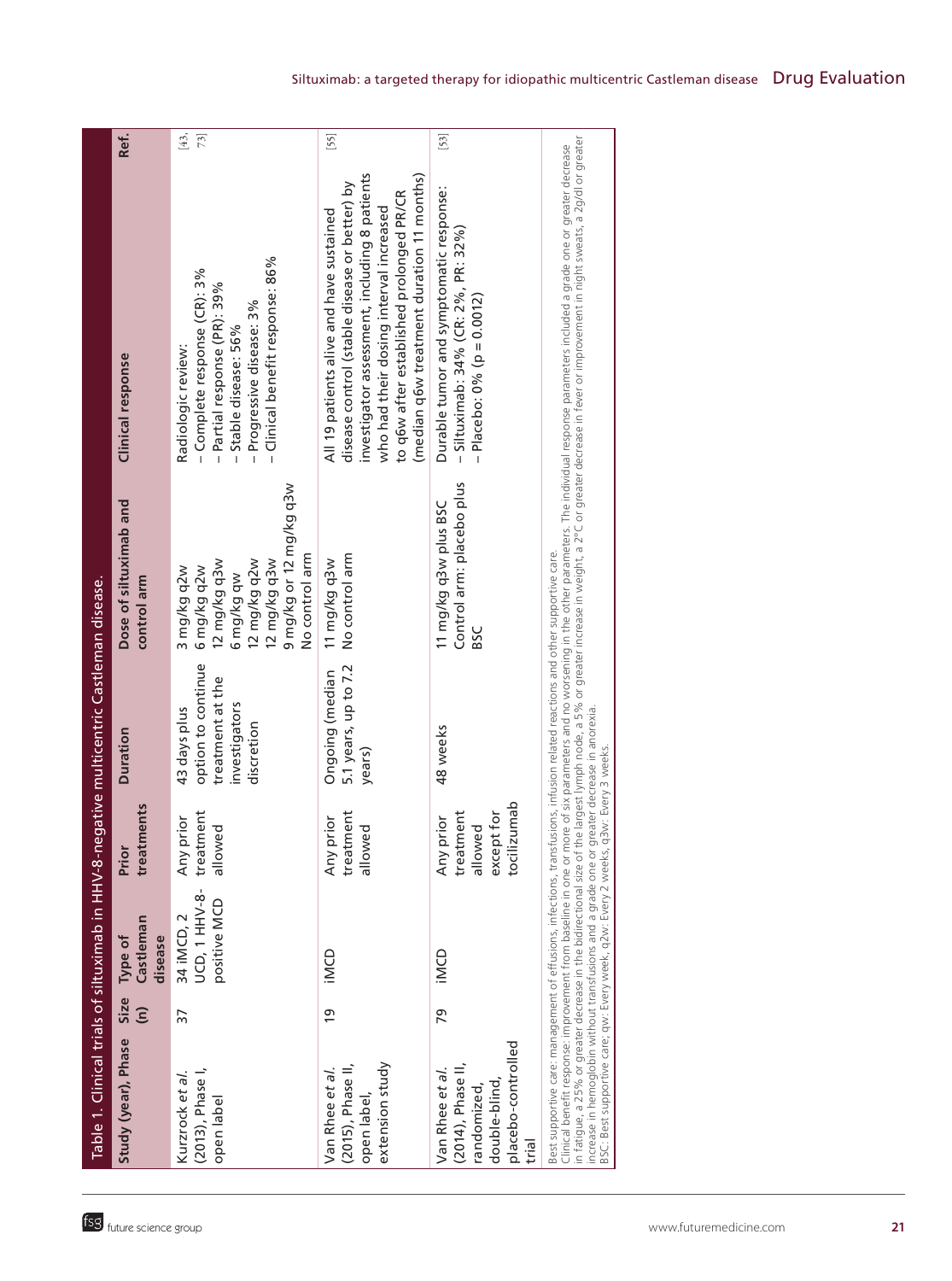tuximab has been found to increase lean body mass in patients [57]. Infusion reactions, such as chest pain, nausea and vomiting, flushing and palpitations, were observed in 8% of siltuximab patients compared with none in the placebo arm. One patient had an anaphylactic reaction, and one patient developed detectable, non-neutralizing antibodies to siltuximab 45 days after last dose. No adverse events lead to death [53].

Long-term safety data have also been reported on 19 patients (median: 5.1 years, range: 3.4–7.2 years) from an interim analysis of the Phase II extension study, which was derived from the initial Phase I study. No deaths or evidence of new or cumulative toxicity were reported with long-term treatment. The most common adverse reactions were upper respiratory tract infections (63%), diarrhea (32%), pain in extremities (21%), arthralgia (21%) and fatigue (21%) [55].

In general, duration of therapy is *ad infinitum* or until treatment failure, though patients have successfully discontinued treatment after complete remission and a prolonged maintenance period [KURZROCK R, Unpublished Data]; longer follow up will be necessary to determine if these patients eventually relapse and if so, whether or not retreatment is successful.

# **Regulatory affairs**

Siltuximab was approved in April 2014 in the USA [28], June 2014 in Europe [27], December 2014 in Canada [29], and July 2015 in Brazil [30] for the treatment of HHV-8-negative/HIV-negative multicentic Castleman disease. It is the first and only approved treatment for iMCD in these regions. Siltuximab's efficacy and safety has not been established in pediatric patients and is only approved for use in adults in Europe [51,58].

# **Future research questions** Long-term treatment

Currently, siltuximab is often considered to be a lifelong therapy for iMCD patients. The extension study from the Phase I trial demonstrated that efficacy could be maintained in responders when dosage was spread out to every 6 weeks [55]. It is not known if remission can be maintained following siltuximab discontinuation. Studies of anti-IL-6 receptor mAb therapy in Japan have shown that iMCD symptoms recur when treatment is discontinued [59]. Future studies are needed to investigate the effects of tapering or discontinuing treatment with siltuximab.

# Predictors of response & resistance, & the challenge of mixed responses

Siltuximab was found to be safe in most patients and effective in a large portion (34%) of patients in the Phase II trial [53]. Given the totality of data and currently available treatment alternatives, we believe that all iMCD patients, who are in a region where siltuximab is approved, should be treated first with siltuximab. There is also a large group of patients who do not respond to siltuximab [53], and it is currently unclear how to best treat these patients. Laboratory changes [53] and patient reported improvements in symptoms [60] occur relatively quickly in responders to siltuximab, so additions or changes in therapy should be considered if no response is observed within a few doses of starting siltuximab. Patients who do not respond sufficiently to siltuximab may need adjuvant therapy or they may need to discontinue siltuximab before starting a new treatment regimen. Unfortunately, no current biomarkers exist to predict which patients may respond to siltuximab and inform decisions about alternative options. There are iMCD patients who do not have elevated levels of IL-6 [53], and these patients' disease may be driven by a related cytokine, such as IL-1β, tumor necrosis factor-alpha or vascular endothelial growth factor. Of interest in this regard, Gherardi and colleagues [61] showed elevated serum levels of IL-1β and IL-6 in five patients with POEMS syndrome (polyneuropathy, organomegaly, endocrinopathy, monoclonal gammopathy and skin changes), four of whom had concomitant MCD. Anecdotal reports indicate that some patients resistant to siltuximab may respond to IL-1β inhibitors, such as anakinra (IL-1β receptor antagonist) [62]. Mixed responses to anti-IL6 therapy may also occur and not always indicate resistance. For instance, one 'mixed'/partial response was reported to be due to concomitant sarcoidosis [63]. As noted previously, none of the 18 iMCD patients with HV variant, which demonstrates relatively increased vascularization in the lymph node, responded to siltuximab in the Phase II study [53]. Additional research is needed to identify additional histological and clinical features as well as biomarkers that may assist with personalizing therapies for all patients with iMCD.

## HHV-8-positive MCD patients

Siltuximab has not been formally studied in patients with HHV-8-associated MCD, because it did not bind to viral IL-6 in a nonclinical study [51,58]. However, viral IL-6 can induce human IL-6 [64], and data generated from a murine model of HHV-8-associated MCD suggest that human IL-6 may play an important role in HHV-8-associated MCD [65]. Further, a prospective analysis of HHV-8-associated MCD cases found that viral IL-6 and human IL-6 can independently or together lead to HHV-8-associated-MCD flares and suggests that viral IL-6 and human IL-6 may jointly contribute to disease severity [66]. A recent case report described a response to siltuximab in a patient with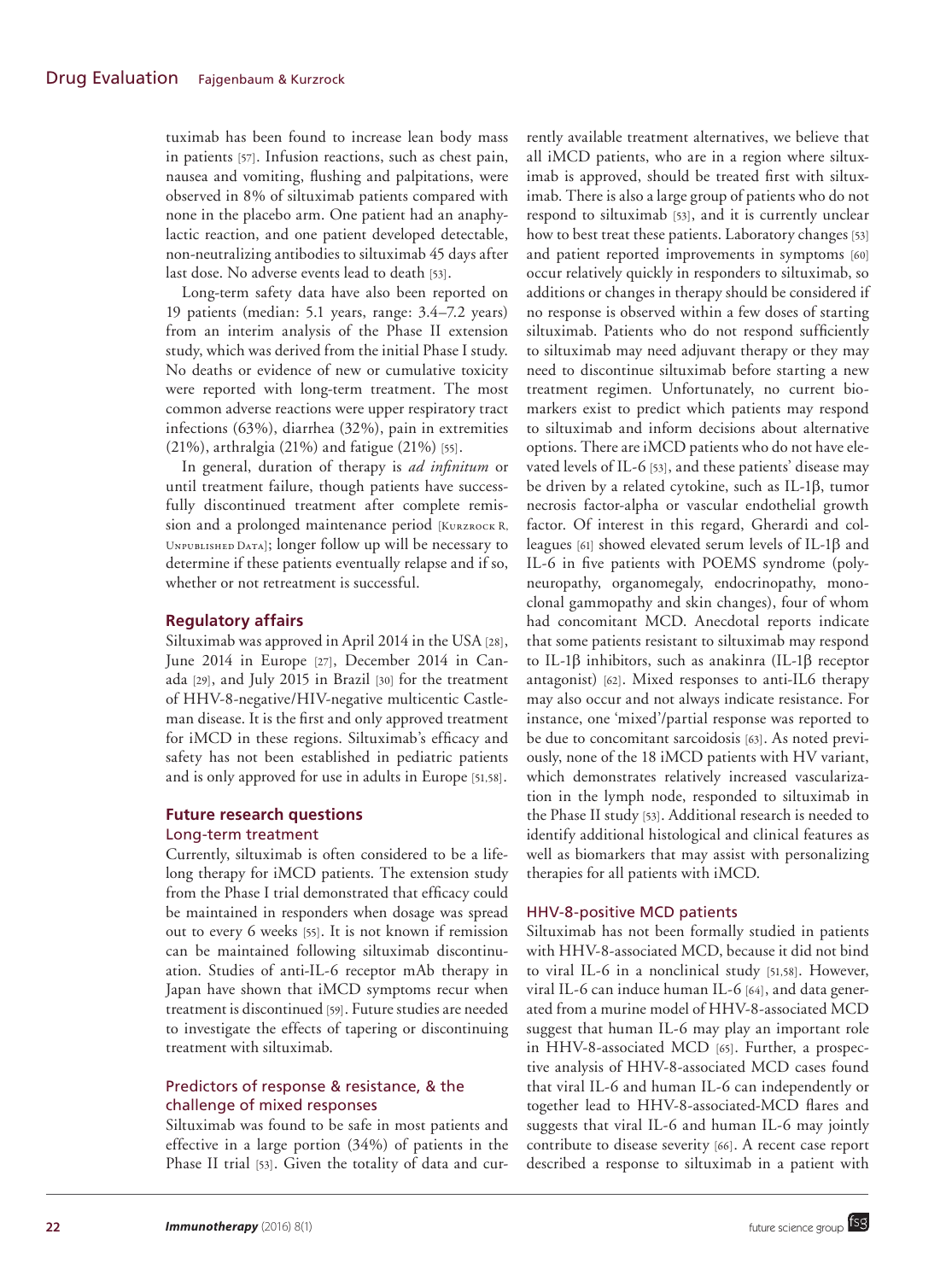HHV-8-positive MCD [67]. Furthermore, a study investigating the role of tocilizumab in HHV-8-associated MCD is currently enrolling patients [68]. Further research is warranted.

## Other patient populations

Pregnant women and children with iMCD have not been included in clinical trials of siltuximab, and the effect of siltuximab is not known in these populations. Siltuximab can cross the placenta, so it should not be used during pregnancy or in women who may become pregnant [37,38]. Pediatric cases of iMCD are becoming increasingly better recognized [69,70], but the effectiveness of siltuximab has not been studied in children. Considering the toxicities associated with available cytotoxic chemotherapeutic regimens, siltuximab may be a safe alternative for children with iMCD.

Also, patients with unresectable UCD and cutaneous-only CD were not included in the Phase II clinical trial, but two case reports have demonstrated complete responses to siltuximab in two patients with cutaneous-only Castleman disease on siltuximab [71,72]. Evaluation of the effectiveness of siltuximab in patients with unresectable UCD is needed.

Currently, the lack of consensus-based diagnostic criteria for iMCD greatly hinders the prompt identification of iMCD patients, who may benefit from siltuximab. Establishing a uniform diagnostic criteria and disease activity scoring system is urgently needed to assist with the diagnosis and management of iMCD patients.

# **Conclusion**

Idiopathic MCD has been a challenging disease for patients and physicians because our limited understanding of etiology and pathogenesis slowed progress for drug development. Recently, a major breakthrough occurred for the iMCD patient and physician com-

## Executive summary

## **Mechanisms of action**

- • Siltuximab (Sylvant®, Janssen Pharmaceuticals, NJ, USA) is a chimeric human-murine monoclonal antibody (mAb) directed against IL-6, a multifunctional, proinflammatory and proliferative cytokine.
- • HHV-8-negative (idiopathic) multicentric Castleman disease (iMCD) is characterized by constitutional symptoms, lymph node enlargement and multiple organ system dysfunction due to excessive release of IL-6 and other proinflammatory cytokines.
- • Siltuximab binds IL-6 and prevents it from binding to the soluble and the membrane-bound IL-6 receptor, blocking IL-6's activity in iMCD.

## **Pharmacokinetic properties**

- Serum half-life is 21 days (range: 14-30 days).
- It is cleared at a mean rate of 4.59 ml/kg/day.
- Steady-state serum concentration is reached by the sixth infusion.

### **Clinical efficacy**

- • Siltuximab improves symptoms and shrinks lymph nodes significantly in iMCD.
- • Siltuximab induced a durable complete or partial symptomatic response and lymph node response in 34% of patients in a randomized, placebo controlled registration trial.
- • Improvement in laboratory values and symptoms occurred more quickly than lymph nodes regression.
- • Existing data suggest that patients who initially respond will experience prolonged remission.
- • The ability to discontinue treatment and maintain remission has not been evaluated, but findings from anti-IL-6 receptor mAb treatment in iMCD suggest that administration must be life long.
- • Serum IL-6 levels did not significantly predict response to siltuximab in the Phase II trial.
- No biomarkers have been identified to predict response to therapy.

## **Safety & tolerability**

- • There was only one case of an anaphylactic reaction to siltuximab in the clinical trials for siltuximab.
- • Commonly reported side effects in the Phase II studies included pruritus, upper respiratory tract infection, maculopapular rash and localized edema.
- • Most patients have few if any side effects, and patients often feel better on siltuximab, perhaps because the effects of IL-6 are attenuated.

## **Drug interactions**

- No known drug interactions.
- • CYP450 enzyme activity can be downregulated by IL-6, so siltuximab may increase metabolism of CYP450 substrates compared with before treatment and dosing of concomitant medications may need to be adjusted.

### **Dosage & administration**

- • Siltuximab is available as an intravenous infusion of 11 mg/kg administered every 3 weeks.
- Siltuximab has not been evaluated as a second line therapy for iMCD or in combination with other treatments.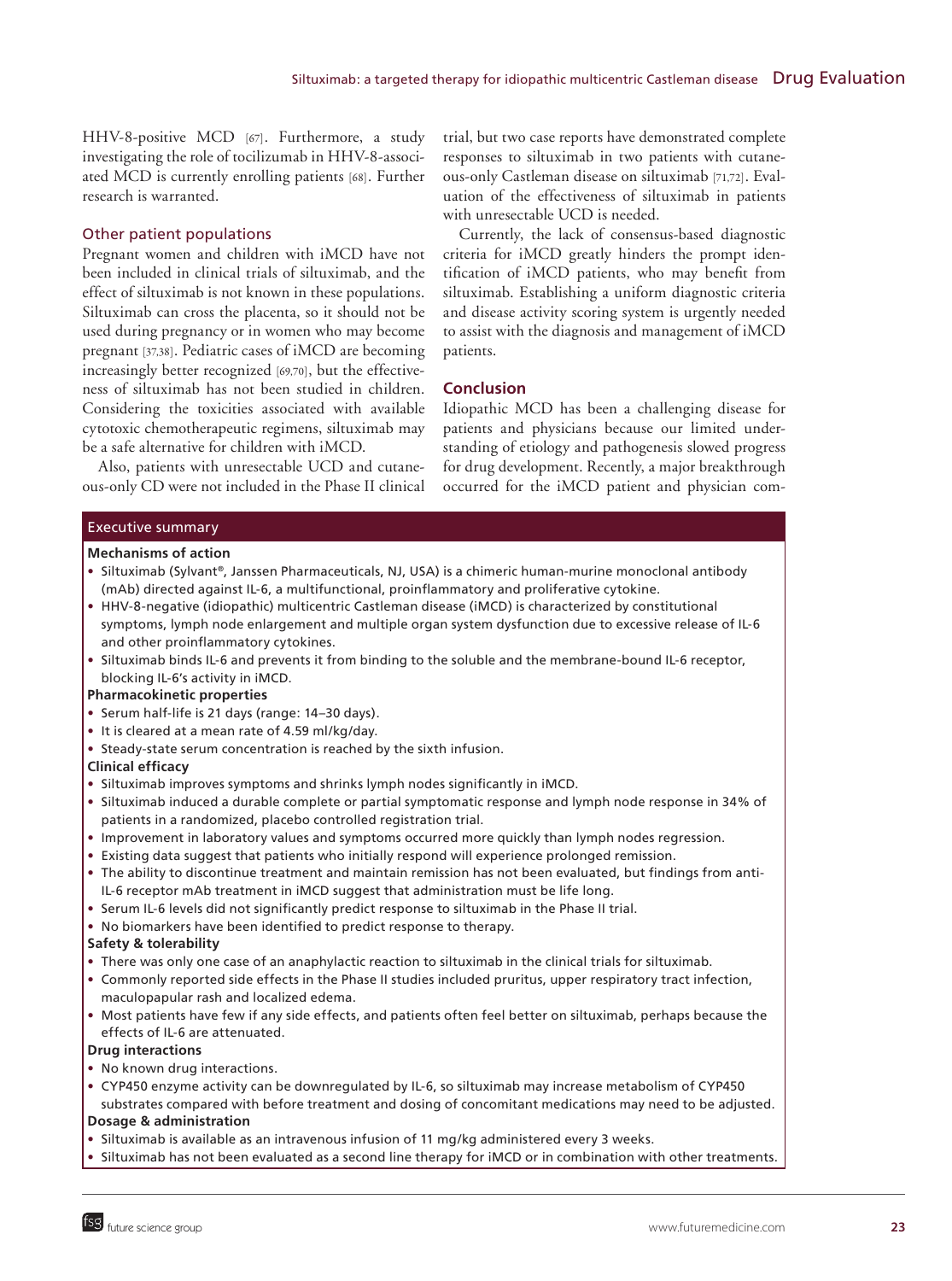munity when siltuximab became the first approved therapy for iMCD in the USA [28], Europe [27], Canada [29] and Brazil [30] based on results from the only randomized controlled trials in iMCD. The drug is remarkably well tolerated even for long-term use, particularly relative to conventional chemotherapy and immunosuppressive therapies. A significant portion of patients shows clinical benefit with siltuximab, including about one-third who achieve a partial or complete response. Greater education about iMCD is needed to improve recognition now that there is a safe and effective therapy. Moving forward, future research is needed to assess the optimal duration of treatment in responders, investigate predictive biomarkers and new therapeutic targets for nonresponders and evaluate siltuximab in MCD populations not previously studied. ACCELERATE, a global patient registry and nat-

## **References**

Papers of special note have been highlighted as: • of interest; •• of considerable interest

- 1 Castleman B, Towne VW. Case records of the Massachusetts General Hospital; weekly clinicopathological exercises. *N. Engl. J. Med.* 251(10), 396–400 (1954).
- 2 Fajgenbaum DC, Van Rhee F, Nabel CS. HHV-8-negative, idiopathic multicentric Castleman disease: novel insights into biology, pathogenesis, and therapy. *Blood* 123(19), 2924–2933 (2014).
- **•• Of considerable interest, because this paper synthesized the published literature and presented a new classification system as well as model of pathogenesis.**
- 3 Yoshizaki K, Matsuda T, Nishimoto N *et al.* Pathogenic significance of interleukin-6 (IL-6/BSF-2) in Castleman's disease. *Blood* 74(4), 1360–1367 (1989).
- 4 Munshi N, Mehra M, Van De Velde H, Desai A, Potluri R, Vermeulen J. Use of a claims database to characterize and estimate the incidence rate for Castleman disease. *Leuk. Lymphoma* 56(5), 1252–1260 (2015).
- 5 Robinson D, Reynolds M, Casper C *et al.* Clinical epidemiology and treatment patterns of patients with multicentric Castleman disease: results from two us treatment centres. *Br. J. Haematol.* 165(1), 39–48 (2014).
- 6 Bowne WB, Lewis JJ, Filippa DA *et al.* The management of unicentric and multicentric Castleman's disease: a report of 16 cases and a review of the literature. *Cancer* 85(3), 706–717 (1999).
- Waterston A, Bower M. Fifty years of multicentric Castleman's disease. *Acta Oncol.* 43(8), 698–704 (2004).
- 8 Dispenzieri A, Armitage JO, Loe MJ *et al.* The clinical spectrum of Castleman's disease. *Am. J. Hematol.* 87(11), 997–1002 (2012).
- **• Of interest, because this study provided clinical information and survival data on a large series of MCD cases.**

ural history study of iMCD that will launch in 2016, will help to facilitate the above efforts by generating real-world data and clinical evidence to correlate with translational research.

#### Financial & competing interests disclosure

D Fajgenbaum served on an advisory board to Janssen Pharmaceuticals. R Kurzrock receives research funds from Genentech, Foundation Medicine, Merck Serono and Pfizer, consultant fees from Sequenom, and she has an ownership interest in RScueRx Inc. The authors have no other relevant affiliations or financial involvement with any organization or entity with a financial interest in or financial conflict with the subject matter or materials discussed in the manuscript apart from those disclosed.

No writing assistance was utilized in the production of this manuscript

- 9 Fajgenbaum D, Liu A, Ruth J *et al.* Hhv-8-negative, idiopathic multicentric Castleman disease (IMCD): a description of clinical features and therapeutic options through a systematic literature review. *Blood* (ASH Annual Meeting Abstracts), 124 (2014).
- 10 Fajgenbaum D, Rosenbach M, Van Rhee F, Nasir A, Reutter J. Eruptive cherry hemangiomatosis associated with multicentric Castleman disease: a case report and diagnostic clue. *JAMA Dermatol.* 149(2), 204–208 (2013).
- 11 Cronin DM, Warnke RA. Castleman disease: an update on classification and the spectrum of associated lesions. *Adv. Anat. Pathol.* 16(4), 236–246 (2009).
- 12 El-Osta HE, Kurzrock R. Castleman's disease: from basic mechanisms to molecular therapeutics. *Oncologist* 16(4), 497–511 (2011).
- 13 Dossier A, Meignin V, Fieschi C, Boutboul D, Oksenhendler E, Galicier L. Human herpesvirus 8-related Castleman disease in the absence of HIV infection. *Clin. Infect. Dis.* 56(6), 833–842 (2013).
- **• Of interest, because this study demonstrated that HHV-8 positive MCD cases, regardless of HIV status, are very similar.**
- 14 Casper C, Nichols WG, Huang ML, Corey L, Wald A. Remission of HHV-8 and HIV-associated multicentric Castleman disease with ganciclovir treatment. *Blood* 103(5), 1632–1634 (2004).
- 15 Uldrick TS, Polizzotto MN, Yarchoan R. Recent advances in Kaposi sarcoma herpesvirus-associated multicentric Castleman disease. *Curr. Opin. Oncol.* 24(5), 495–505 (2012).
- **• Of interest, because this paper provides a systematic review of KSHV or HHV-8-associated MCD.**
- 16 Gerard L, Berezne A, Galicier L *et al.* Prospective study of rituximab in chemotherapy-dependent human immunodeficiency virus associated multicentric Castleman's disease: Anrs 117 castlemab trial. *J. Clin. Oncol.* 25(22), 3350–3356 (2007).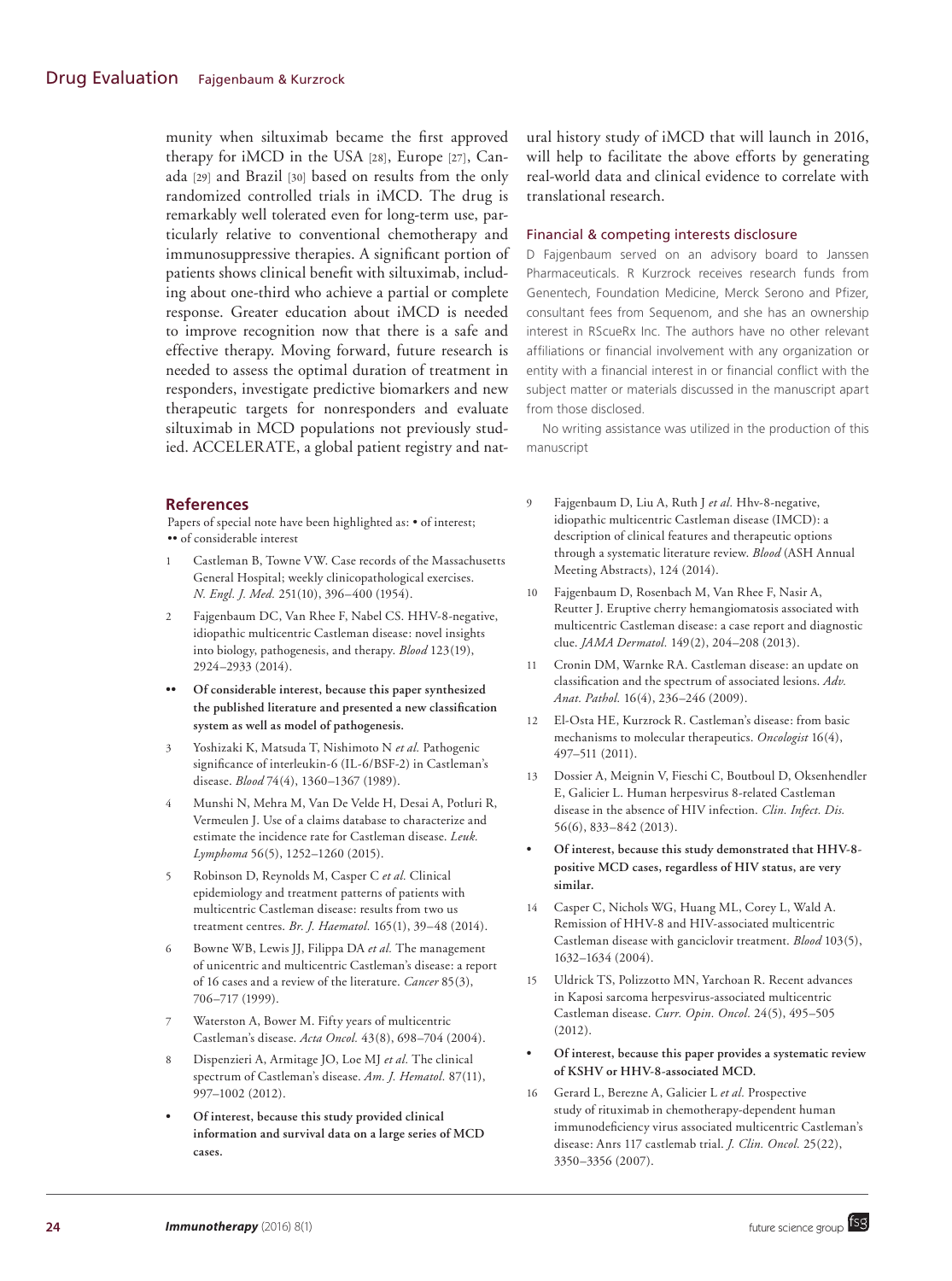- 17 Van Rhee F, Stone K, Szmania S, Barlogie B, Singh Z. Castleman disease in the 21st century: an update on diagnosis, assessment, and therapy. *Clin. Adv. Hematol. Oncol.* 8(7), 486–498 (2010).
- 18 Kishimoto T. Il-6: from its discovery to clinical applications. *Int. Immunol.* 22(5), 347–352 (2010).
- 19 Casper C, Chaturvedi S, Munshi N *et al.* Analysis of inflammatory and anemia-related biomarkers in a randomized, double-blind, placebo-controlled study of siltuximab (anti-IL-6 monoclonal antibody) in multicentric Castleman's. *Clin. Cancer Res.* doi:10.1158/1078-0432.CCR-15-0134 (2015) (Online).
- 20 Brandt SJ, Bodine DM, Dunbar CE, Nienhuis AW. Dysregulated interleukin 6 expression produces a syndrome resembling Castleman's disease in mice. *J. Clin. Invest.* 86(2), 592–599 (1990).
- 21 Katsume A, Saito H, Yamada Y *et al.* Anti-interleukin 6 (IL-6) receptor antibody suppresses Castleman's disease like symptoms emerged in IL-6 transgenic mice. *Cytokine* 20(6), 304–311 (2002).
- 22 Screpanti I, Romani L, Musiani P *et al.* Lymphoproliferative disorder and imbalanced T-helper response in c/EPB betadeficient mice. *EMBO J.* 14(9), 1932–1941 (1995).
- 23 Van Gameren MM, Willemse PH, Mulder NH *et al.* Effects of recombinant human interleukin-6 in cancer patients: a Phase I–II study. *Blood* 84(5), 1434–1441 (1994).
- 24 Beck JT, Hsu SM, Wijdenes J *et al.* Brief report: alleviation of systemic manifestations of Castleman's disease by monoclonal anti-interleukin-6 antibody. *N. Engl. J. Med.* 330(9), 602–605 (1994).
- 25 Nishimoto N, Kanakura Y, Aozasa K *et al.* Humanized antiinterleukin-6 receptor antibody treatment of multicentric Castleman disease. *Blood* 106(8), 2627–2632 (2005).
- **•• Of interest, because this study provided data that supported the first approval anywhere in the world of a treatment for MCD in Japan.**
- 26 Actemra (tocilizumab) injection, for intravenous use. 2015(July 21, 2015) (2014).
- 27 Community register of medicinal products for human use: sylvant authorisation. 2015(19 July) (2014).
- 28 Sylvant prescribing information. 2015(19 July) (2014).
- 29 Patient medication information: sylvant, siltuximab for injection (2014).
- 30 Held S. Janssen's sylvant wins approval in Brazil for rare disease MCD. 2015(25 July 2015) (2015).
- 31 Frizzera G, Peterson BA, Bayrd ED, Goldman A. A systemic lymphoproliferative disorder with morphologic features of Castleman's disease: clinical findings and clinicopathologic correlations in 15 patients. *J. Clin. Oncol.* 3, 1202–1216 (1985).
- 32 Gholam D, Vantelon JM, Al-Jijakli A, Bourhis JH. A case of multicentric Castleman's disease associated with advanced systemic amyloidosis treated with chemotherapy and anticd20 monoclonal antibody. *Ann. Hematol.* 82(12), 766–768 (2003).
- 33 Ide M, Kawachi Y, Izumi Y, Kasagi K, Ogino T. Longterm remission in HIV-negative patients with multicentric

Castleman's disease using rituximab. *Eur. J. Haematol.* 76(2), 119–123 (2006).

- 34 Ocio EM, Sanchez-Guijo FM, Diez-Campelo M *et al.* Efficacy of rituximab in an aggressive form of multicentric Castleman disease associated with immune phenomena. *Am. J. Hematol.* 78(4), 302–305 (2005).
- 35 Chronowski GM, Ha CS, Wilder RB, Cabanillas F, Manning J, Cox JD. Treatment of unicentric and multicentric Castleman disease and the role of radiotherapy. *Cancer* 92(3), 670–676 (2001).
- 36 Herrada J, Cabanillas F, Rice L, Manning J, Pugh W. The clinical behavior of localized and multicentric Castleman disease. *Ann. Intern. Med.* 128(8), 657–662 (1998).
- 37 Trikha M, Corringham R, Klein B. Targeted antiinterleukin-6 monoclonal antibody therapy for cancer: a review of the rationale and clinical evidence. *Clin. Cancer Res.* 9(13), 4653–4665 (2003).
- 38 Mayer C, Xie L, Bandekar R *et al.* Dose selection of siltuximab for multicentric Castleman's disease. *Cancer Chemother. Pharmacol.* 75(5), 1037–1045 (2015).
- 39 Bower M, Stebbing J. Exploiting interleukin 6 in multicentric Castleman's disease. *Lancet Oncol.* 15(9), 910–912 (2014).
- 40 Voorhees PM, Manges RF, Sonneveld P *et al.* A Phase 2 multicentre study of siltuximab, an anti-interleukin-6 monoclonal antibody, in patients with relapsed or refractory multiple myeloma. *Br. J. Hematol.* 161(3), 357–366 (2013).
- 41 Orlowski R, Gercheva L, Williams C *et al.* A Phase 2, randomized, double-blind, placebo-controlled study of siltuximab (anti-IL-6 mAb) and bortezomib versus bortezomib alone in patients with relapsed or refractory multiple myeloma. *Am. J. Hematol.* 90(1), 42–49 (2015).
- 42 Garcia-Manero G, Gartenberg G, Steensma D *et al.* A Phase 2, randomized, double-blind, multicenter study comparing siltuximab plus best supportive care (BSC) with placebo plus BSC in anemic patients with international prognostic scoring system low- or intermediate-1-risk myelodysplastic syndrome. *Am. J. Hematol.* 89(9), E156–162 (2014).
- 43 Kurzrock R, Voorhees PM, Casper C *et al.* A Phase I, openlabel study of siltuximab, an anti-IL-6 monoclonal antibody, in patients with B-cell non-Hodgkin's lymphoma, multiple myeloma, or Castleman's disease. *Clin. Cancer Res.* 19(13), 3659–3670 (2013).
- **•• Of considerable interest, because this Phase I study generated positive data for siltuximab in iMCD that led to the Phase II study.**
- 44 Angevin E, Tabernero J, Elez E *et al.* A Phase I/II, multiple-dose, dose-escalation study of siltuximab, an anti-interleukin-6 monoclonal antibody, in patients with advanced solid tumors. *Clin. Cancer Res.* 20(8), 2192–2204  $(2014)$ .
- 45 Davis CC, Shah KS, Lechowicz MJ. Clinical development of siltuximab. *Cur. Oncol. Rep.* 17(7), 1–9 (2015).
- 46 Castell J, Gomez-Lechon M, David M, Fabra R, Trullenque R, Heinrich P. Acute-phase response of human hepatocytes: regulation of acute-phase protein synthesis by interleukin-6. *Hepatology* 12, 1179–1186 (1990).